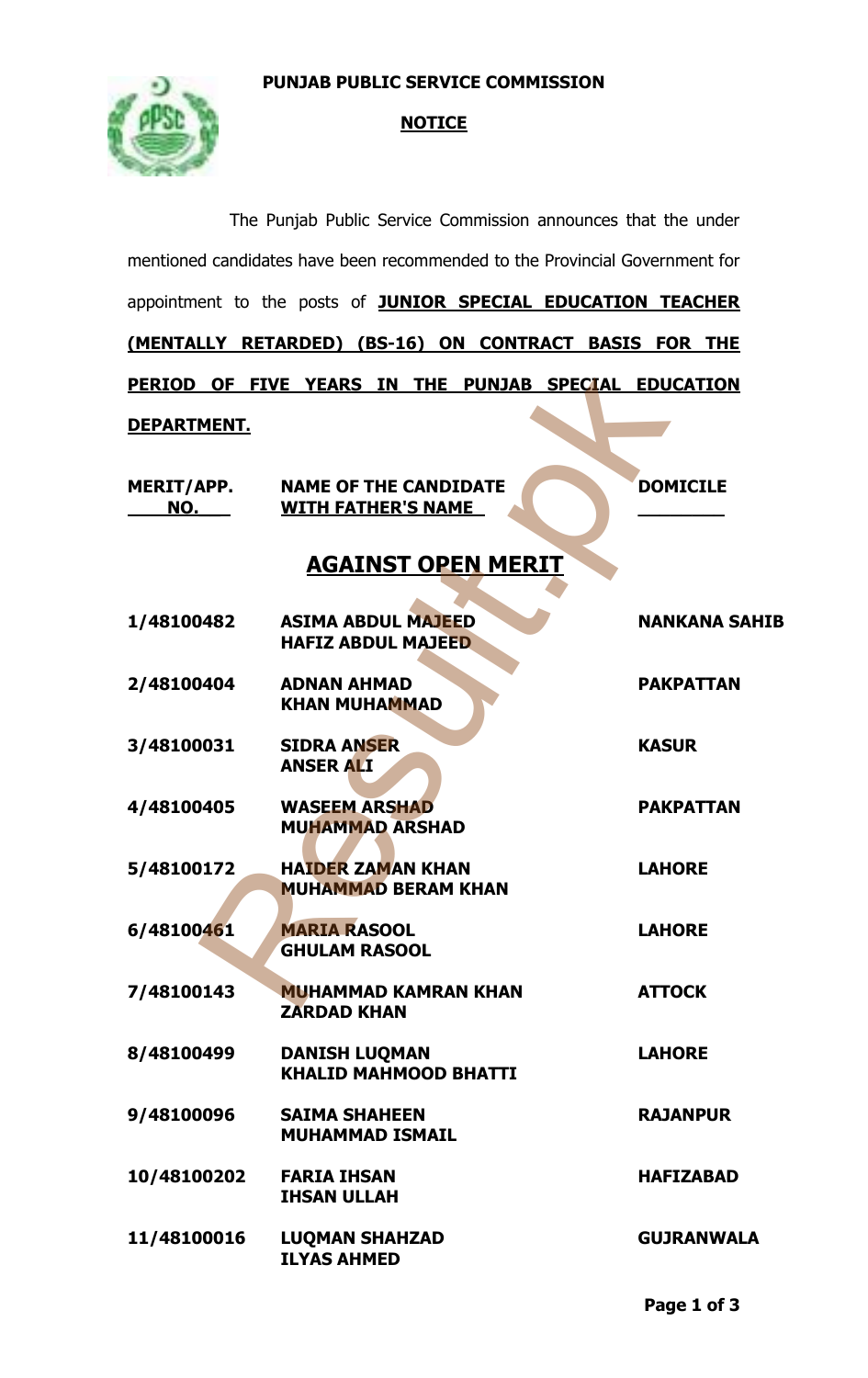#### **From Pre-Page**

#### **30 posts of Junior Spl. Edu. Teacher (M.R.) (BS-16) in the Punjab Special Education Department.**

| <b>MERIT/APP.</b><br>NO. | <b>NAME OF THE CANDIDATE</b><br><b>WITH FATHER'S NAME</b>        | <b>DOMICILE</b>      |
|--------------------------|------------------------------------------------------------------|----------------------|
| 12/48100173              | <b>AMNA KAHLOON</b><br><b>MUHAMMAD AZAM KAHLOON</b>              | <b>LAHORE</b>        |
| 13/48100282              | <b>AYESHA WAHEED</b><br><b>SYED ABDUL WAHEED</b>                 | <b>LAHORE</b>        |
| 14/48100355              | <b>MUHAMMAD SAEED HANIF</b><br><b>MUHAMMAD HANIF</b>             | <b>FAISALABAD</b>    |
| 15/48100287              | <b>JAVARIA ABDUL SALAM</b><br><b>ABDUL SALAAM</b>                | <b>LAHORE</b>        |
| 16/48100373              | <b>SYEDA UMM-E- RUBAB ZAIDI</b><br><b>SYED SALEEM RAZA ZAIDI</b> | <b>LAHORE</b>        |
| 17/48100042              | <b>MAMOONA HANIF</b><br><b>MUHAMMAD HANIF</b>                    | <b>BAHAWAL NAGAR</b> |
| 18/48100026              | <b>BUSHRA BIBI</b><br><b>MUHAMMAD. BOOTA</b>                     | <b>LAHORE</b>        |
| 19/48100503              | <b>SAHAR-MAQBOOL</b><br><b>MAQBOOL-AHMAD</b>                     | <b>LAHORE</b>        |
| 20/48100093              | <b>MUHAMMAD IMRAN</b><br><b>AKBAR ALI</b>                        | <b>JHANG</b>         |
| 21/48100472              | <b>SUMNA ASLAM</b><br><b>MUHAMMAD ASLAM</b>                      | <b>KASUR</b>         |
| 22/48100010              | <b>MUHAMMAD ATIF</b><br><b>MUHAMMAD SADIQ ALI</b>                | <b>GUJRANWALA</b>    |
| 23/48100330              | <b>MARIA MUSHTAQ</b><br><b>MUSHTAQ AHMAD</b>                     | <b>LAHORE</b>        |
| 24/48100343              | <b>REHANA AKRAM</b><br><b>MUHAMMAD AKRAM</b>                     | <b>LAHORE</b>        |
|                          | <b>AGAINST WOMEN QUOTA</b>                                       |                      |
| 25/48100296              | <b>FARIHA IQBAL</b><br><b>MUHAMMAD IQBAL</b>                     | <b>M. GARH</b>       |

# **AGAINST WOMEN QUOTA**

| 25/48100296 | <b>FARIHA IQBAL</b>   | M. GARH |
|-------------|-----------------------|---------|
|             | <b>MUHAMMAD IQBAL</b> |         |